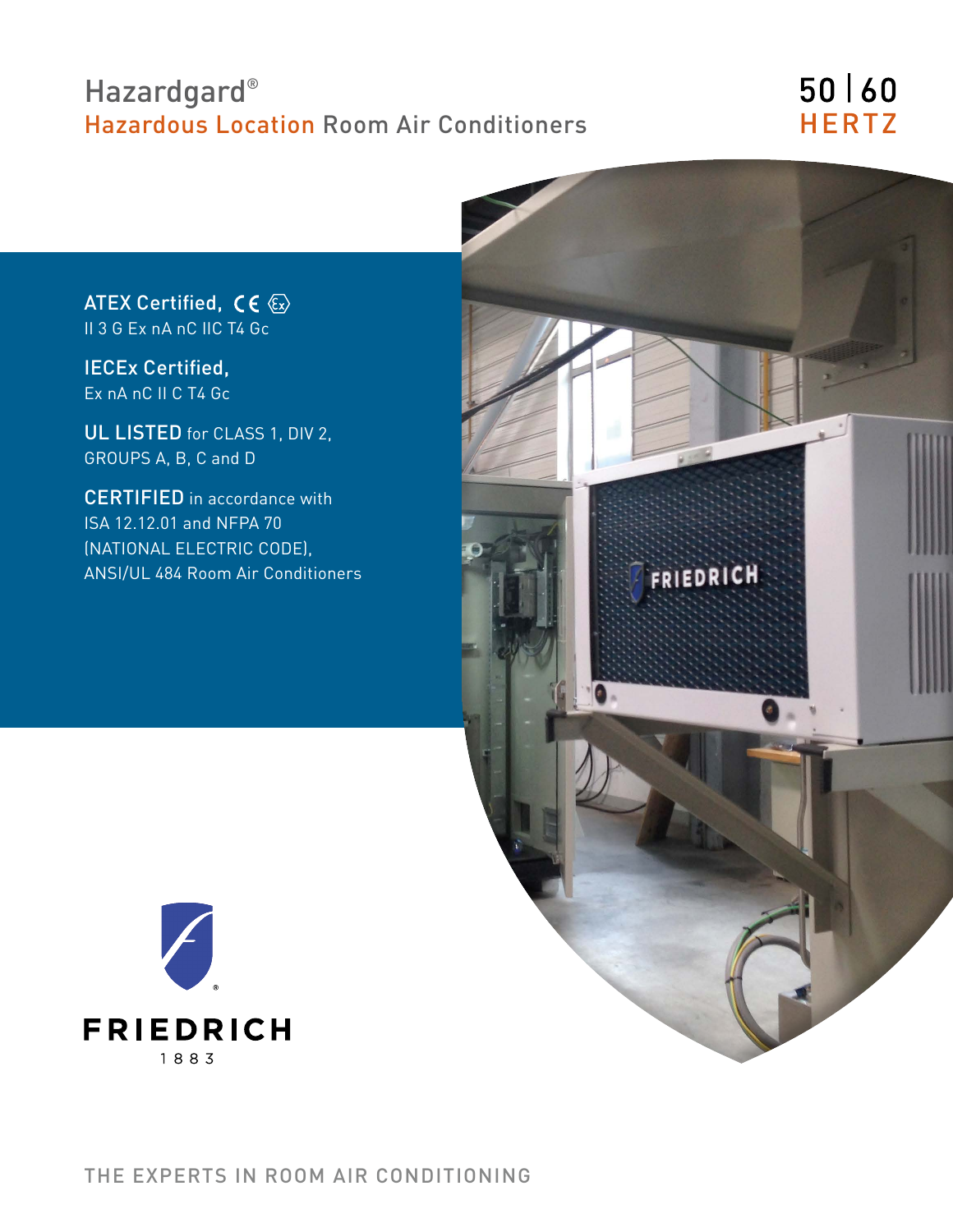

### HAZARDGARD MEETS T4 TEMPERATURE CLASSIFICATION

- Unit surface temperatures will not rise above 135° C/275° F.
- Operates at low ambient conditions without freezing at outdoor ambient temperatures as low as 7° C/45° F.
- Tolerates higher outdoor temperatures up to 55° C /130° F.

For more than 30 years, industrial professionals have trusted Hazardgard to deliver safe and reliable cooling in the most extreme conditions. Hazardgard is specifically designed to cool laboratories, control rooms, living quarters, storage areas and other enclosures situated in hazardous locations; where specific volatile flammable liquids or gases are handled or used within enclosed containers or systems.

Hazardgard is rated for these conditions:

| Model     | <b>Hazardous Location Classification: Gases</b>                          |                                                       |  |  |  |  |  |  |
|-----------|--------------------------------------------------------------------------|-------------------------------------------------------|--|--|--|--|--|--|
| SH20N50AT | ATEX, $C \in \langle \overline{\xi_x} \rangle$ II 3 G Ex nA nC IIC T4 Gc | National Electrical Code, NFPA 70                     |  |  |  |  |  |  |
| SH24N20AT | IECEx, Ex nA nC IIC T4 Gc                                                | ARTICLE 501: Class 1, Division 2, Group A/B/C/D,      |  |  |  |  |  |  |
|           |                                                                          | Temperature Class T4/T4A*                             |  |  |  |  |  |  |
|           |                                                                          | ARTICLE 505: Class 1, Zone 2, Group II C/ II B/ II A, |  |  |  |  |  |  |
|           |                                                                          | Temperature Class T4/T4A*                             |  |  |  |  |  |  |

\*T4A Temperature classification for dual frequency ( 50/60Hz ) models - SH24N20AT. For global applications, Hazardgard cooling capacities are tested in a certified laboratory at moderate (T1) and hot (T3) climate conditions.

## **The Friedrich Advantage** Reliable Design Backed by Robust Engineering

### Quality

Friedrich is an established player in the air conditioning industry and is known for manufacturing quality products.

### Product Reliability

Used across the globe, Hazardgard is a tested and reliable product and not a quick-fix, job shop alteration.

### Durability

Robust engineering, commercial grade components and extensive field testing provide the durability and safety required in hazardous Availability **Exercise Security** Locations.

Off the shelf models allow for efficient manufacturing, shorter lead times and standardized component parts.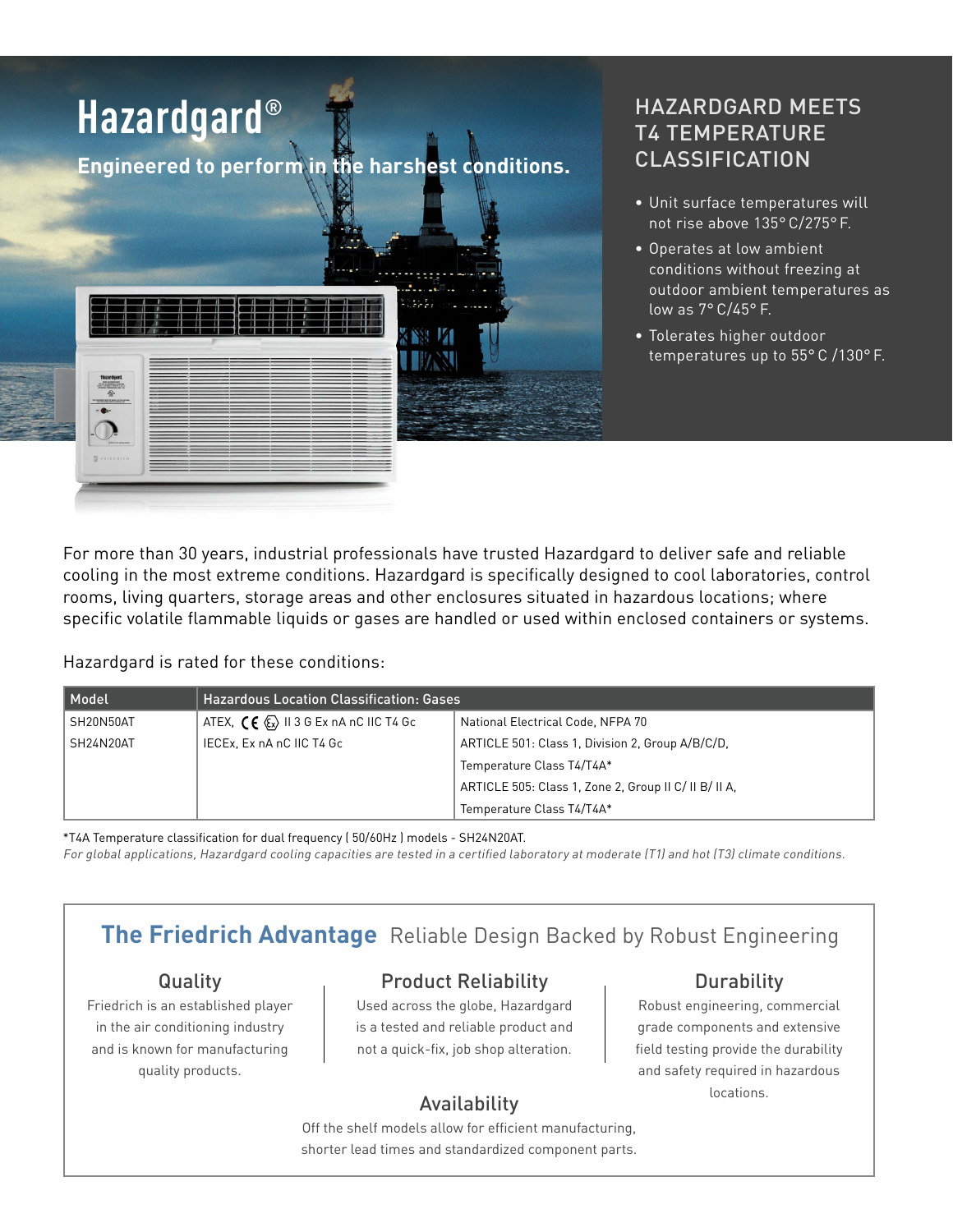#### **DURABILITY & RELIABILITY**

- **• Permanent split capacitor motor**
- **• Hermetically sealed refrigeration system**
- **• Environmentally sealed on/off switch and gold plated contacts** in thermostat for corrosion resistance
- **• Solid-state control relays** for compressor and fan operation
- **• Commercial grade, enclosed fan motor with hermetically sealed overload** for arc-free operation
- **• Direct-wired** (field supplied) , 15-amp circuit with time-delay fuse that will tolerate current surge without tripping the breaker
- **• Powder Coated 22-gauge, G60 steel cabinet** for corrosion protection and to withstand years of hard use
- **• Stainless Steel** Fan Shaft
- **• Coated Coils for Corrosion Protection**
- **• Molded Compressor Plug Harnesses**
- **• Steel enclosure for solid state relays**
- **• Sealed control enclosure for thermostat and on-off control**
- **• Durable outdoor industrial electrical cable harnesses and cable glands**

### **COATED COILS FOR CORROSION RESISTANCE**

ElectroFin® 5-stage, immersion ecoat process, or Diamonblue Advanced Corrosion Protection® on 100% of metallic surfaces on the outdoor coil provides outstanding corrosion resistance protection and extends the life of the unit, especially in coastal or corrosive environments.

#### **Diamonblue Advanced Corrosion Protection®**

MODEL SH20N50AT

• Anti-corrosive, hydrophilic coating

**ElectroFin® 5-stage,** Immersion Ecoat Benefits: MODEL SH24N20AT

- Excellent adhesion characteristics
- Less than 1% thermal degradation
- Outstanding chemical resistance
- Passed 6048 hrs.ASTM B-117 Salt Spray

#### MEETS THE FOLLOWING:

- MIL-C-46168 Chemical Agent Resistance -DS2, HCI Gas
- CID A-A-52474A (GSA)
- MIL-STD 810F, Method 509.4 (Sand and Dust)
- MIL-P-53084 (ME)-TACOM Approval
- MIL-DTL-12468 Decontamination Agent (STB)
- DPG (Douglas Proving Grounds) Soil & Water Exposure Tests
- GM9540P-97 Accelerated Corrosion Test (120 cycles)
- ASTM B117-G85 Modified Salt Spray (Fog) Testing-2,000 hours
- ASTM B117 Salt Spray (tested by ARL for Lockheed Martin)

# **DIAMONBLUE**



5-Stage ecoat Corrosion Protection



#### **PERFORMANCE IN EXTREME CONDITIONS**

- **• Hot gas bypass** for cooling operation at low ambient temperatures, down to 45ºF / 7ºC without freezing
- **• Hermetically sealed reciprocating compressor** is cooled during the refrigeration cycle, which allows the unit to tolerate higher outdoor temperatures up to 130ºF /55ºC



Commercial grade enclosed fan motor



Steel enclosure for solid state relays





Industrial Cable harnesses & cable glands

Molded compressor plug harnesses

### **Engineered to perform in the harshest environments**

- Offshore oil rigs, on-shore oil company offices and refineries
- Petrochemical sites
- Propane fill-up stations
- Paint and varnish storage or processing plants
- Grain alcohol processors or storage sites
- Plant areas using strong solvents or chemicals
- Munitions plants or armories
- PVC or plastics plants and processing points
- Recycling plants
- Furniture refinishing workshops
- Office complexes where methane is a by-product
- Hazardous materials storage